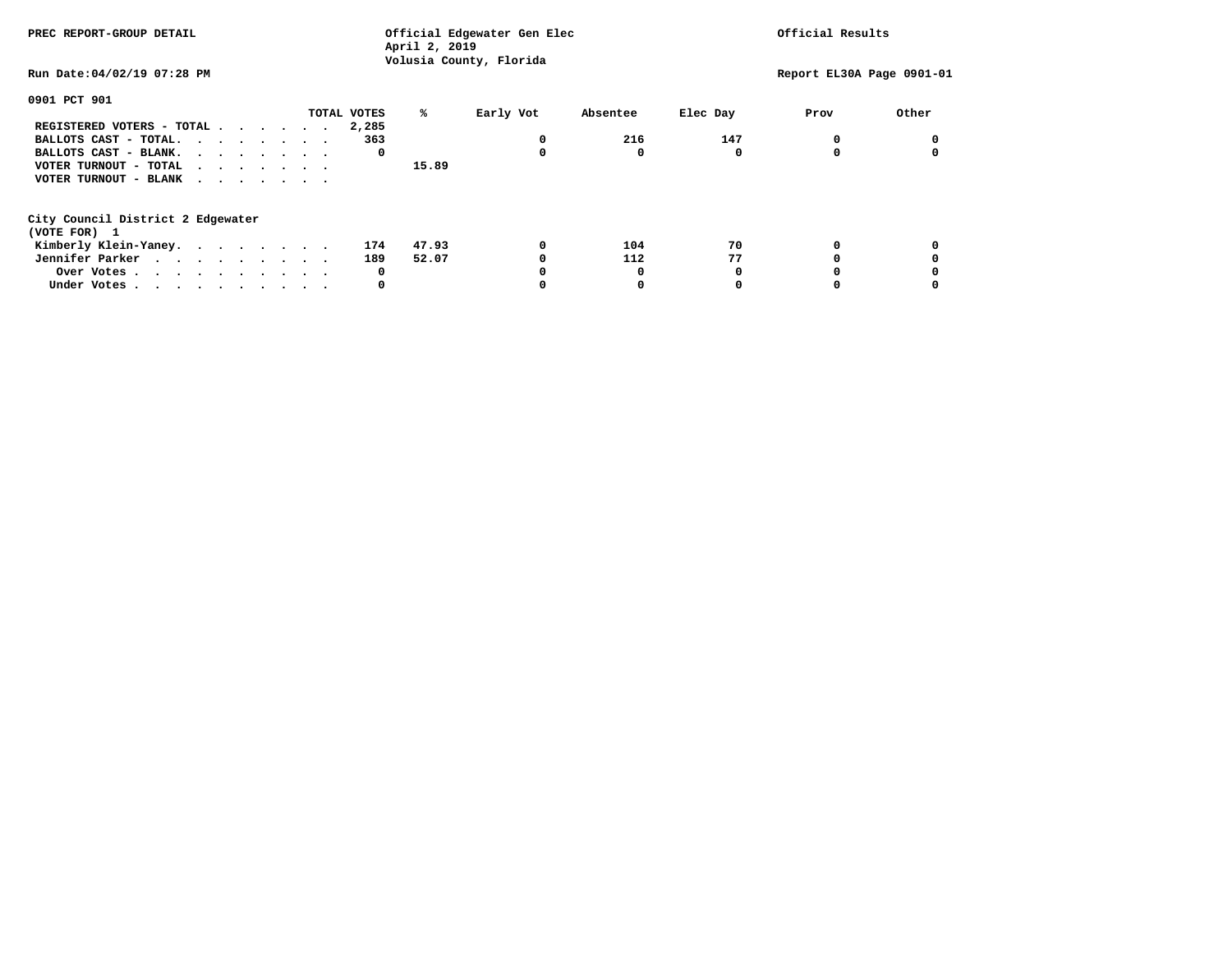**April 2, 2019 Volusia County, Florida Run Date:04/02/19 07:28 PM Report EL30A Page 0902-01 0902 PCT 902 TOTAL VOTES % Early Vot Absentee Elec Day Prov Other REGISTERED VOTERS - TOTAL . . . . . . 3,989 BALLOTS CAST - TOTAL. . . . . . . 586** 2 370 214 0 0 0  **BALLOTS CAST - BLANK. . . . . . . . 0 0 0 0 0 0 VOTER TURNOUT - TOTAL . . . . . . . 14.69 VOTER TURNOUT - BLANK . . . . . . . City Council District 2 Edgewater (VOTE FOR) 1 Kimberly Klein-Yaney. . . . . . . . 293 50.00 2 176 115 0 0 Jennifer Parker . . . . . . . . 293 50.00 0 194 99 0 0 0**  $\mathbf 0$  **Over Votes . . . . . . . . . . 0 0 0 0 0 0 Under Votes . . . . . . . . . . 0 0 0 0 0 0** 

**PREC REPORT-GROUP DETAIL Official Edgewater Gen Elec Official Results**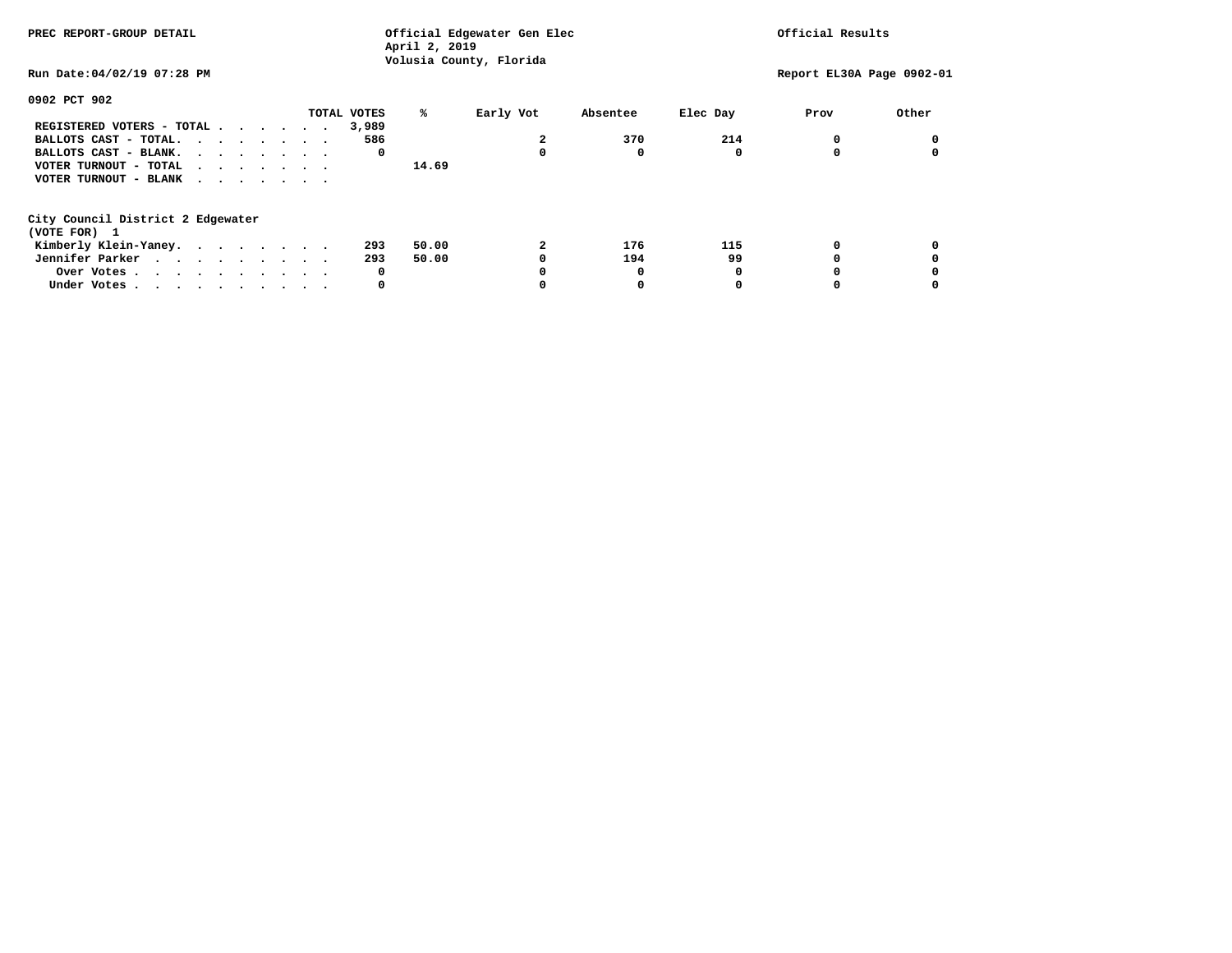**April 2, 2019 Volusia County, Florida Run Date:04/02/19 07:28 PM Report EL30A Page 0903-01 0903 PCT 903 TOTAL VOTES % Early Vot Absentee Elec Day Prov Other REGISTERED VOTERS - TOTAL . . . . . . 3,822 BALLOTS CAST - TOTAL.** . . . . . . 548 0 333 215 0 0 0 **BALLOTS CAST - BLANK. . . . . . . . 2** .36 0 2 0 0 0 0  **VOTER TURNOUT - TOTAL . . . . . . . 14.34**  $.05$  **VOTER TURNOUT - BLANK . . . . . . . City Council District 2 Edgewater (VOTE FOR) 1 Kimberly Klein-Yaney. . . . . . . . 278 50.92 0 162 116 0 0 Jennifer Parker . . . . . . . . 268 49.08 0 169 99 0 0 0**  $\mathbf 0$  **Over Votes . . . . . . . . . . 0 0 0 0 0 0 Under Votes . . . . . . . . . . 2 0 2 0 0 0** 

**PREC REPORT-GROUP DETAIL Official Edgewater Gen Elec Official Results**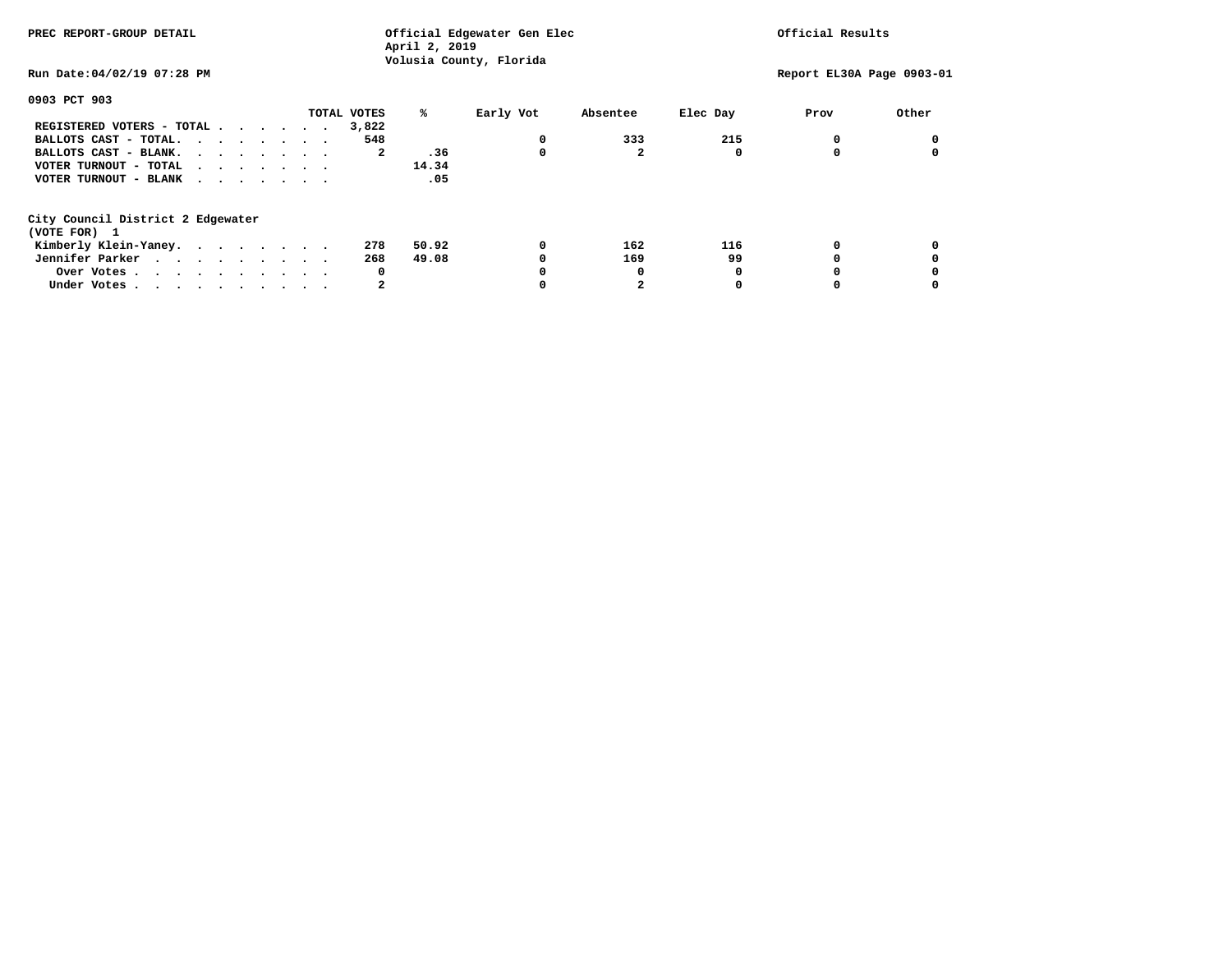**April 2, 2019 Volusia County, Florida Run Date:04/02/19 07:28 PM Report EL30A Page 0904-01 0904 PCT 904 TOTAL VOTES % Early Vot Absentee Elec Day Prov Other REGISTERED VOTERS - TOTAL . . . . . . 4,923 BALLOTS CAST - TOTAL. . . . . . . . 802 0 544 258 0 0 BALLOTS CAST - BLANK. . . . . . . . 2** .25 0 2 0 0 0 0  **VOTER TURNOUT - TOTAL . . . . . . . 16.29**  $.04$  **VOTER TURNOUT - BLANK . . . . . . . City Council District 2 Edgewater (VOTE FOR) 1 Kimberly Klein-Yaney. . . . . . . . 463 57.95 0 299 164 0 0 Jennifer Parker . . . . . . . . 336 42.05** 0 242 94 0 0 0  **Over Votes . . . . . . . . . . 1 0 1 0 0 0 Under Votes . . . . . . . . . . 2 0 2 0 0 0** 

 $\mathbf 0$ 

**PREC REPORT-GROUP DETAIL Official Edgewater Gen Elec Official Results**